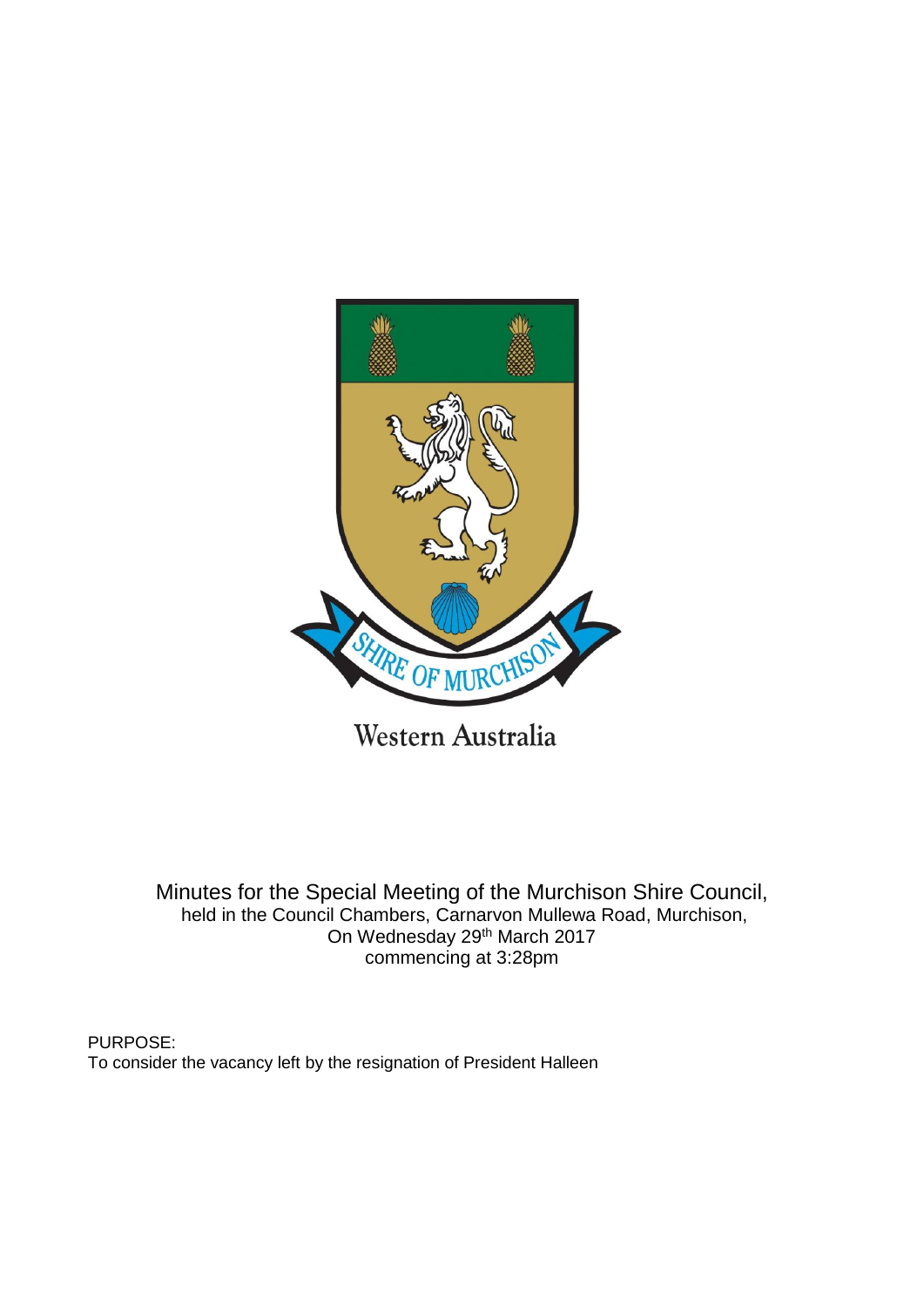# **TABLE OF CONTENTS**

| $\overline{1}$   | DECLARATION OF OPENING/ANNOUNCEMENT OF VISITORS 3                        |  |
|------------------|--------------------------------------------------------------------------|--|
| 2.               | RECORD OF ATTENDANCE/APOLOGIES/LEAVE OF ABSENCE 3                        |  |
| $\mathbf{3}$     | RESPONSE TO PREVIOUS PUBLIC QUESTIONS TAKEN ON NOTICE 3                  |  |
|                  |                                                                          |  |
|                  |                                                                          |  |
| 5.               | CONSIDERATION OF VACANCY IN OFFICE LEFT BY RESIGNATION OF MARK HALLEEN 3 |  |
| 6.               |                                                                          |  |
| $\overline{7}$ . |                                                                          |  |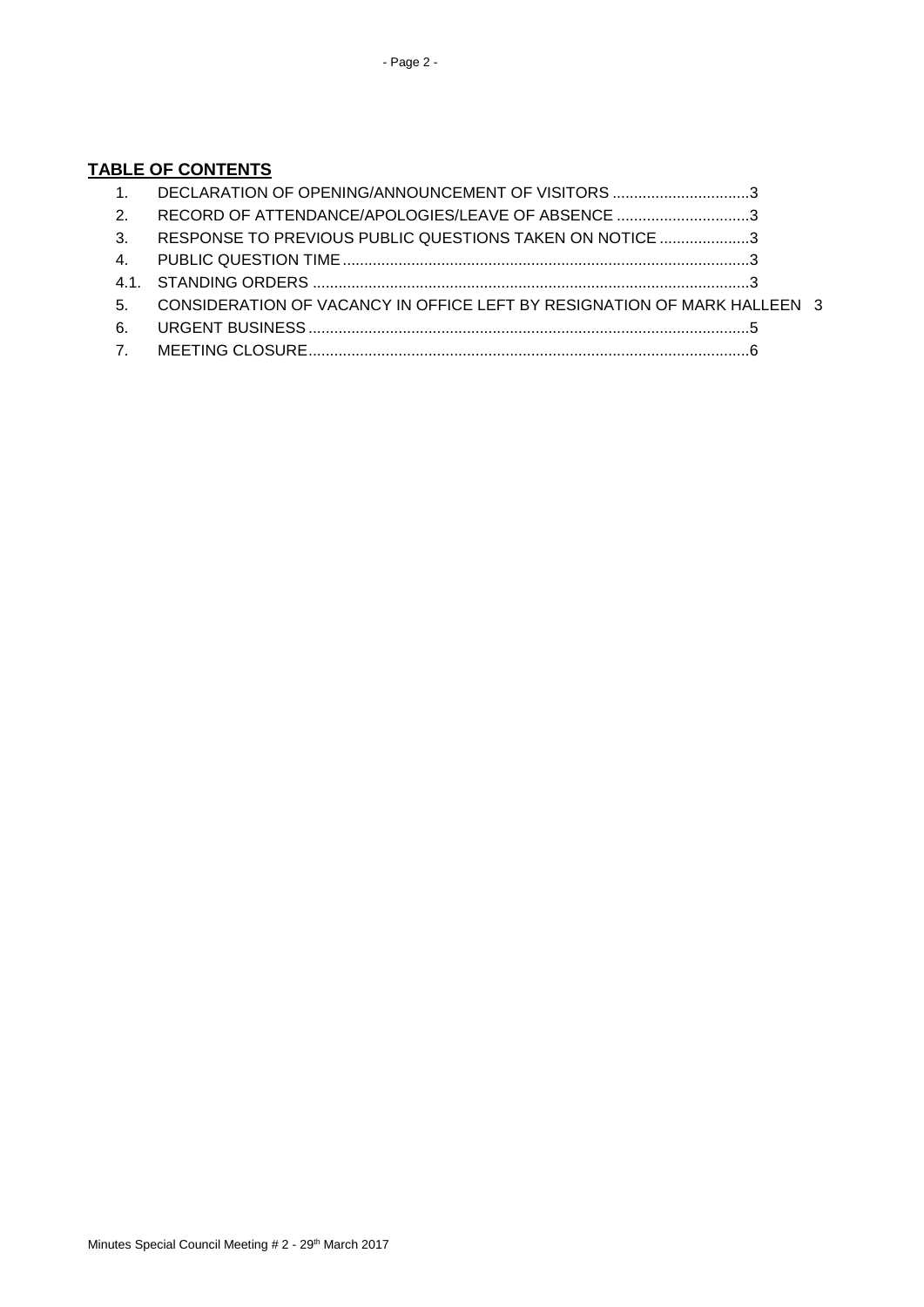## <span id="page-2-0"></span>**1. DECLARATION OF OPENING/ANNOUNCEMENT OF VISITORS**

The President declared the meeting open at 3:28pm

### <span id="page-2-1"></span>**2. RECORD OF ATTENDANCE/APOLOGIES/LEAVE OF ABSENCE**

President Rossco Foulkes-Taylor Deputy President Miles Williams Councillor Andrew Whitmarsh Councillor Emma Foulkes-Taylor

CEO – Dianne Daniels Deputy CEO – Peter Dittrich

<span id="page-2-2"></span>

| 3.  | <b>RESPONSE TO PREVIOUS PUBLIC QUESTIONS TAKEN ON NOTICE</b> |
|-----|--------------------------------------------------------------|
| Nil |                                                              |

### <span id="page-2-3"></span>**4. PUBLIC QUESTION TIME**

Nil

### <span id="page-2-4"></span>**4.1. STANDING ORDERS**

| <b>Council Decision:</b><br><b>Moved: Councillor E Foulkes-Taylor</b>    |          | Seconded: Councillor Whitmarsh |  |  |  |  |
|--------------------------------------------------------------------------|----------|--------------------------------|--|--|--|--|
| That the following Local Law Standing Orders 2001 be stood down:         |          |                                |  |  |  |  |
| 1.<br>Limitation on the number of speeches<br>Duration of speeches<br>2. |          |                                |  |  |  |  |
| Carried:                                                                 | For: $4$ | Against: 0                     |  |  |  |  |
|                                                                          |          |                                |  |  |  |  |

## <span id="page-2-5"></span>**5. CONSIDERATION OF VACANCY IN OFFICE LEFT BY RESIGNATION OF MARK HALLEEN**

| File:              | 4.9                                      |
|--------------------|------------------------------------------|
| Authors:           | Dianne Daniels - Chief Executive Officer |
| Interest Declared: | No interest to disclose                  |
| Date:              | 29/03/2017                               |
| Attachments:       | Nil                                      |
|                    |                                          |

## **Matter for Consideration:**

Council to consider requesting that the Electoral Commissioner to allow the vacancy left by the resignation of Mark Halleen to remain unfilled until the Ordinary Elections for Council to be held on the 21st October 2017.

### **Background:**

Mark Halleen recently resigned from council, effective 28 March 2017.

If a member's office becomes vacant under section 2.32 —

- (a) after the third Saturday in January in the election year in which the term of the office would have ended under the Table to section 2.28; but
- (b) before the third Saturday in July in that election year,

the council may, with the approval of the Electoral Commissioner, allow the vacancy to remain unfilled and, in that case, the term of the member who held the office is to be regarded in section 4.6 as ending on the day on which it would have ended if the vacancy had not occurred.

### **Comment:**

Mark Halleen's term of office was due to have ended in October 2017 and so Council can either run an extra-ordinary election to fill that office or request permission from the Electoral Commissioner that the office remain vacant until the Ordinary Elections in October 2016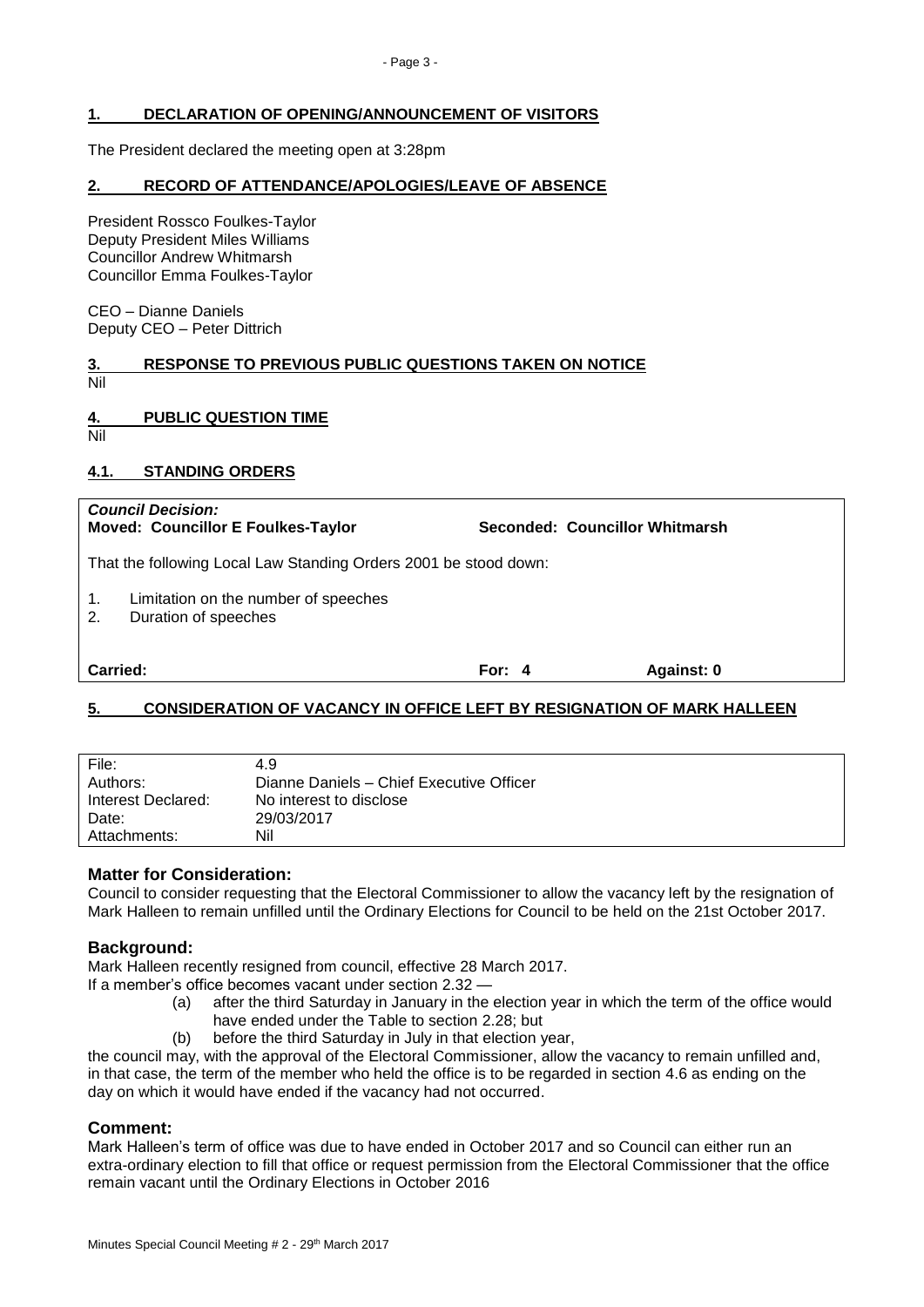# **Statutory Environment:**

2.32. How extraordinary vacancies occur in offices elected by electors

The office of a member of a council as an elector mayor or president or as a councillor becomes vacant if the member —

- (a) dies; or
- (b) resigns from the office; or
- (c) does not make the declaration required by section 2.29(1) within 2 months after being declared elected to the office; or
- (d) advises or accepts under section 2.27 that he or she is disqualified, or is declared to be disqualified by the State Administrative Tribunal acting on an application under section 2.27; or
- (da) is disqualified by an order under section 5.113, 5.117 or 5.119 from holding office as a member of a council; or
- (e) becomes the holder of any office or position in the employment of the local government; or
- (f) having been elected to an office of councillor, is elected by the electors to the office of mayor or president of the council.
- 4.17. Cases in which vacant offices can remain unfilled
	- (1) If a member's office becomes vacant under section 2.32 on or after the third Saturday in July in the election year in which the term of the office would have ended under the Table to section 2.28, the vacancy is to remain unfilled and the term of the member who held the office is to be regarded in section 4.6 as ending on the day on which it would have ended if the vacancy had not occurred.
	- (2) If a member's office becomes vacant under section 2.32
		- (a) after the third Saturday in January in the election year in which the term of the office would have ended under the Table to section 2.28; but
		- (b) before the third Saturday in July in that election year,

the council may, with the approval of the Electoral Commissioner, allow the vacancy to remain unfilled and, in that case, the term of the member who held the office is to be regarded in section 4.6 as ending on the day on which it would have ended if the vacancy had not occurred.

- (3) If a councillor's office becomes vacant under section 2.32 and under subsection (4A) this subsection applies, the council may, with the approval of the Electoral Commissioner, allow\* the vacancy to remain unfilled and, subject to subsection (4), in that case, the term of the member who held the office is to be regarded in section 4.6 as ending on the day on which it would have ended if the vacancy had not occurred.
	- *\* Absolute majority required.*

(4A)Subsection (3) applies —

 $(a)$  if —

- (i) the office is for a district that has no wards; and
- (ii) at least 80% of the number of offices of member of the council in the district are still filled;

or

- $(b)$  if —
- (i) the office is for a ward for which there are 5 or more offices of councillor; and
- (ii) at least 80% of the number of offices of councillor for the ward are still filled.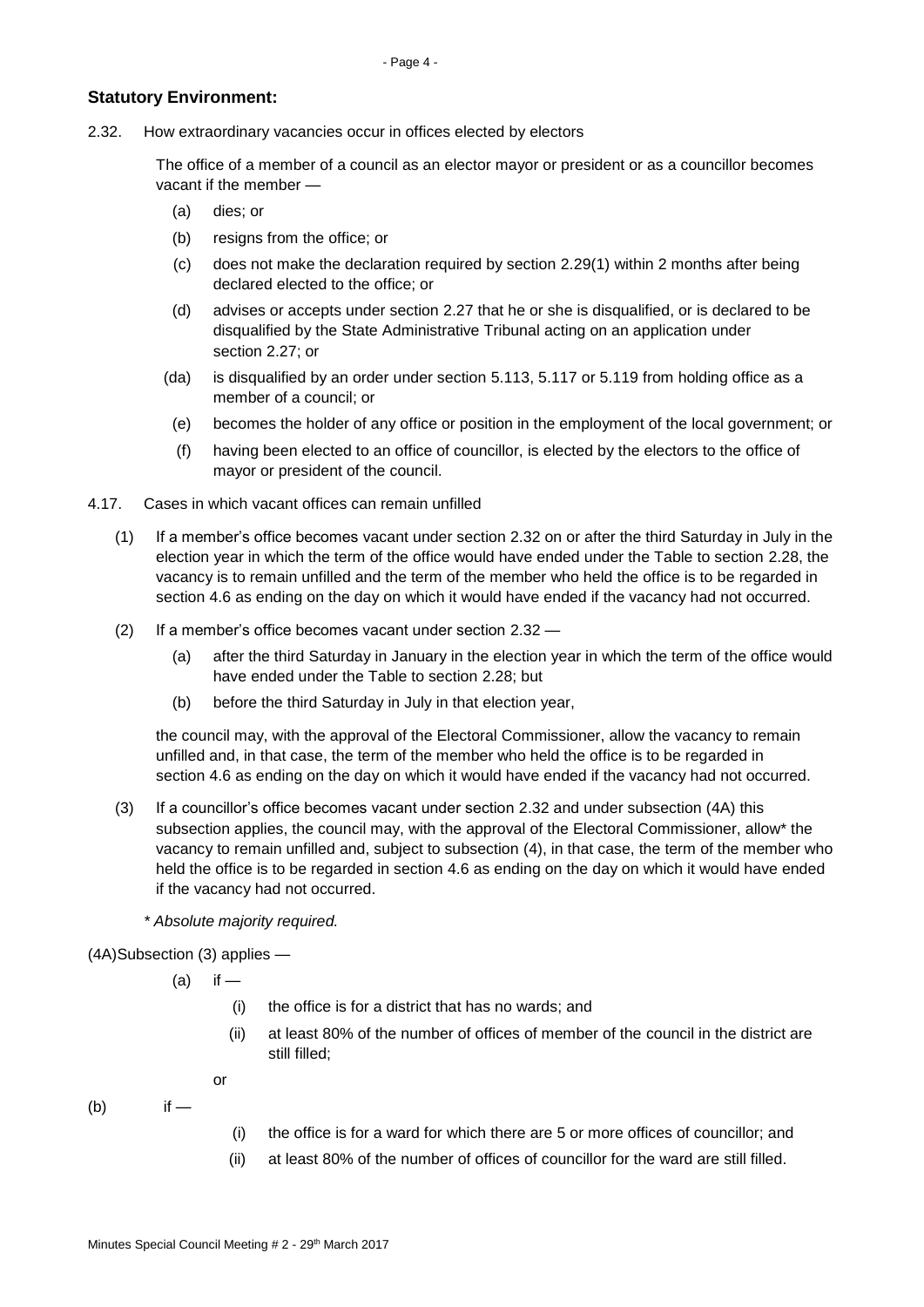#### - Page 5 -

(4) If an ordinary or an extraordinary election is to be held in a district then an election to fill any vacancy in the office of councillor in that district that was allowed to remain unfilled under subsection (3) is to be held on the same election day and Division 9 applies to those elections as if they were one election to fill all the offices of councillor for the district or ward that need to be filled.

### **Strategic Implications:**

Nil

# **Policy Implications:**

Nil

# **Budget/ Financial Implications:**

If Council decide to run an election, the cost of the four advertisements in the West Australian will amount to approximately \$2,000

## **Sustainability Implications:**

- **Environmental**
	- There are no known significant environmental implications associated with this decision
- **Economic**
	- There are no known significant economic implications associated with this decision
- **Social**

There are no known significant social considerations associated with this decision

# **Consultation:**

WALGA – James McGovern

## **Recommendation:**

That Council either:

- request the Electoral Commissioner to allow the vacancy left by the resignation of Mark Halleen to remain unfilled until the Ordinary Elections for Council to be held on the 21st October 2017; or
- Sets a date for the extra-ordinary election

## **Voting Requirements:**

Absolute Majority

<span id="page-4-0"></span>

| <b>Council Decision:</b><br><b>Moved: Councillor Williams</b>                                                                                                                                                                | Seconded: Councillor Whitmarsh               |            |  |  |  |
|------------------------------------------------------------------------------------------------------------------------------------------------------------------------------------------------------------------------------|----------------------------------------------|------------|--|--|--|
| That Council request the Electoral Commissioner to allow the vacancy left by the resignation of Mark Halleen<br>to remain unfilled until the Ordinary Elections for Council to be held on the 21 <sup>st</sup> October 2017. |                                              |            |  |  |  |
| Carried:                                                                                                                                                                                                                     | For: $4$                                     | Against: 0 |  |  |  |
| <b>URGENT BUSINESS</b><br>6.                                                                                                                                                                                                 |                                              |            |  |  |  |
| <b>Council Decision:</b><br><b>Moved: Councillor Williams</b>                                                                                                                                                                | <b>Seconded: Councillor E Foulkes-Taylor</b> |            |  |  |  |
| That Urgent Business be accepted.                                                                                                                                                                                            |                                              |            |  |  |  |
| <b>Carried:</b>                                                                                                                                                                                                              | For: $4$                                     | Against: 0 |  |  |  |